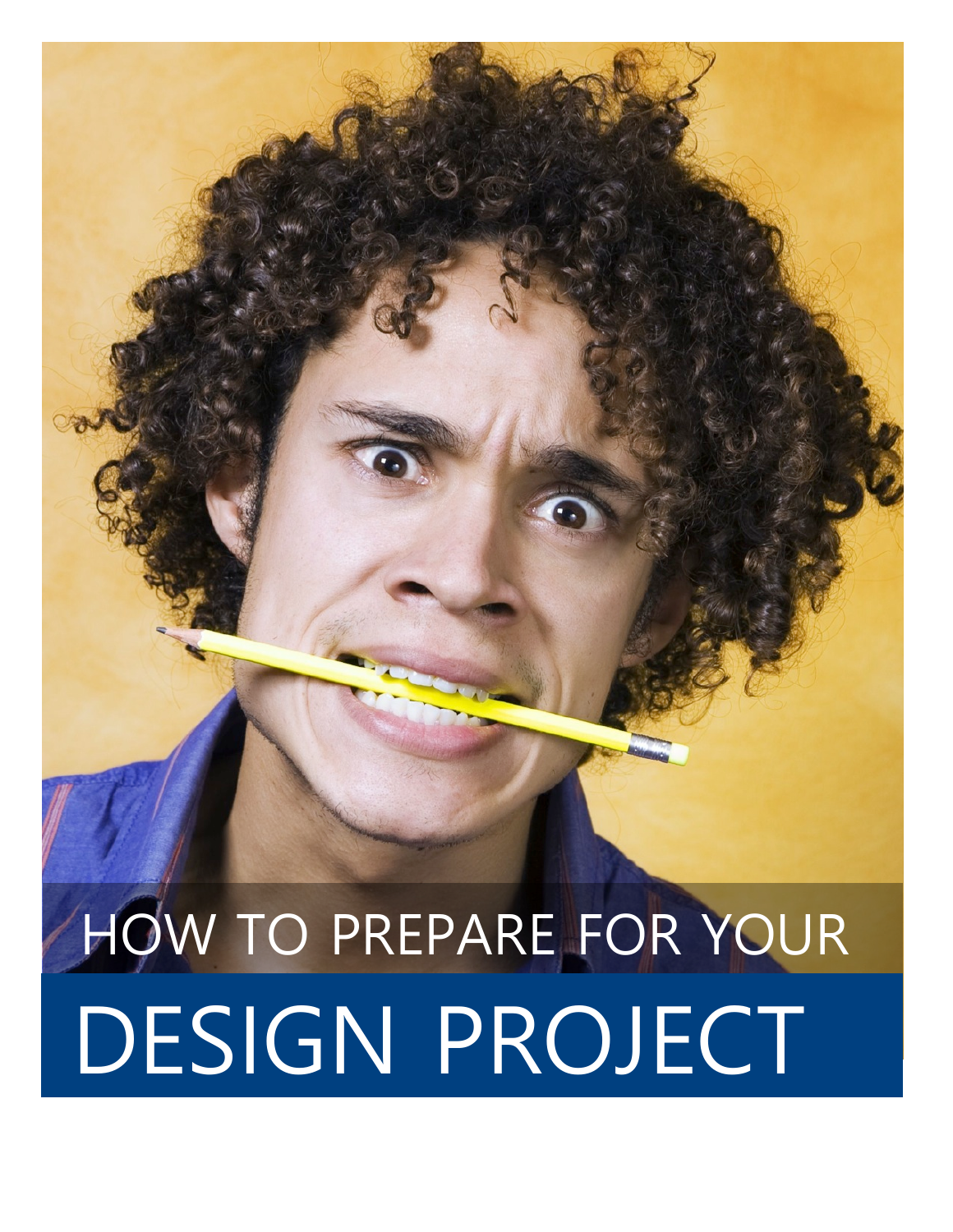# **WHERE TO START**

#### **How to create a design brief before engaging an architect**

Renovating a house can and should be exciting. However too often we hear stories unexpected surprises, misunderstandings between the contractor, the client and the designer on the contracted scope of the project, and allowances for items not specified in the contract.

#### **It all comes down to the brief**

A good working relationship with your architect is based on open, honest communication. This starts with a good brief that helps the architect understand your expectations, preferences, wants, needs, aspirations and lifestyle. If your expectations are not clearly outlined and understood by all parties, you run the risk of spending unnecessary money, project complications, and costly delays. The designer and contractor will struggle to understand what to include when pricing your project.

A well-thought-out design brief is the foundation for a successful project. This guide will help you cover critical aspects of a design brief. Towards the end of this document, you'll find a couple of questionnaire's that will help you outline your design brief.

I hope you enjoy this guide and look forward to hearing back from you.



Phillip Craddock, AIA, NCARB Cell: 214-952-0527 Email: phillip@craddockarchitecture.com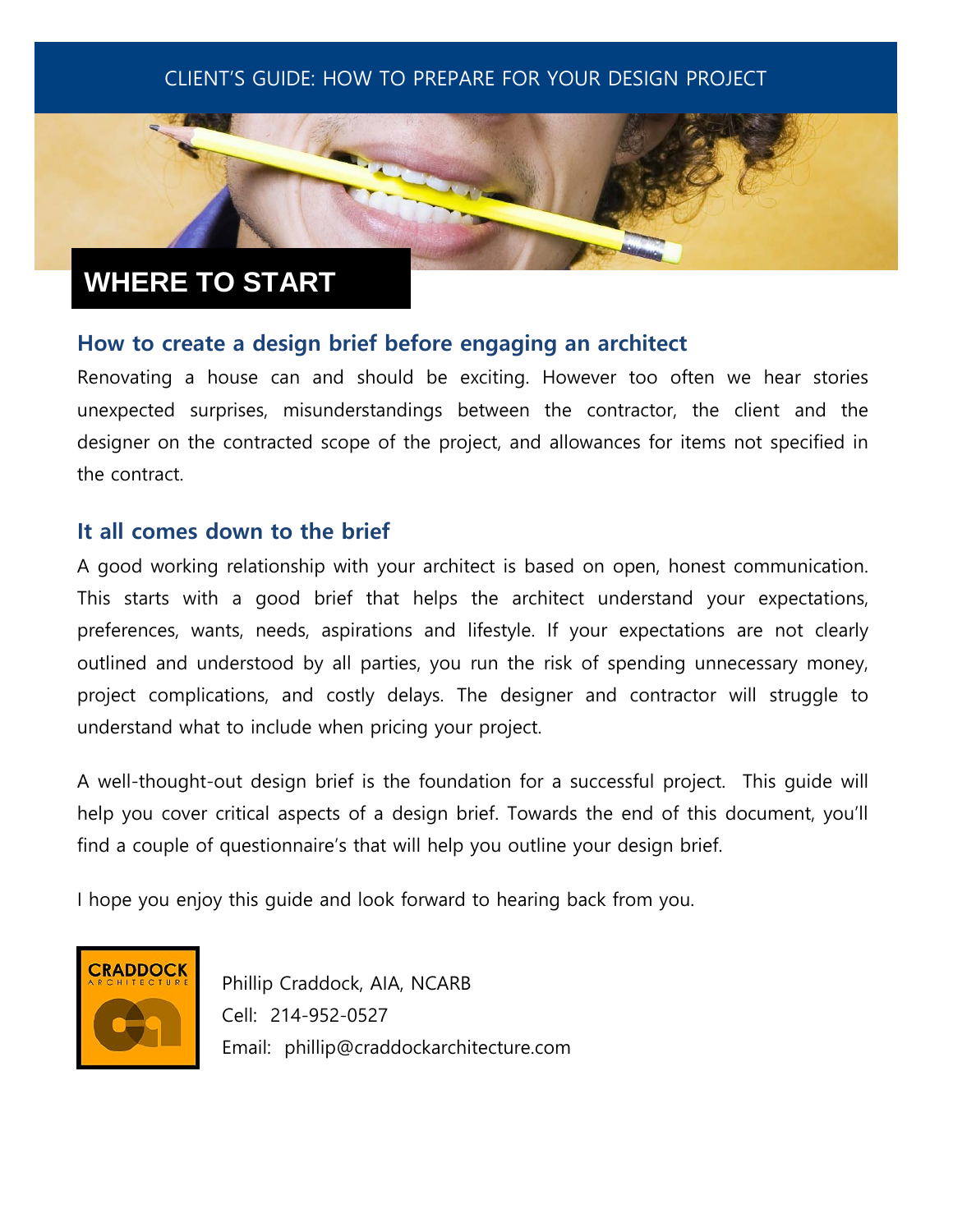

## **Your Site**

Scrutinize your site and get a real feel for it. Where is the sun in summer? Where is the sun in winter? Where are the views you want to enjoy every day and those you want to exclude? Where are the surrounding houses, other buildings and trees you may or may not want to see? Which parts of the site are most/least noisy? Does the site slope? Put all the information you have about your site in a file to share with your architect (legal paperwork/covenants, existing plans or previous site information).

## **Spaces**

#### Indoor

A good design can transform the way that we live. Think hard about your family's current and future needs. Map out your daily routine. How many people live in the house? How old are they? Who does what, where? Don't forget your children's rapidly changing needs! Do you want to 'zone' spaces, separate family members, functions and/or pets? Consider the number of floors, rooms and other spaces and describe their use. Make a list of who needs rooms to sleep, work and relax in. Where do you cook and eat? Is the kitchen like a constant thoroughfare for teenagers and large family gatherings? Is your lifestyle formal, casual, relaxed or active? Do you need spaces to entertain at home – indoor and outdoor? What type of home entertainment do you want to include e.g. music, television, projector or areas for storage of equipment? List any special requirements you have, e.g. accessibility, extra storage areas, garage loft space, built in furniture/shelving, home office. What method of heating do you want? What do other family members want from the whole project?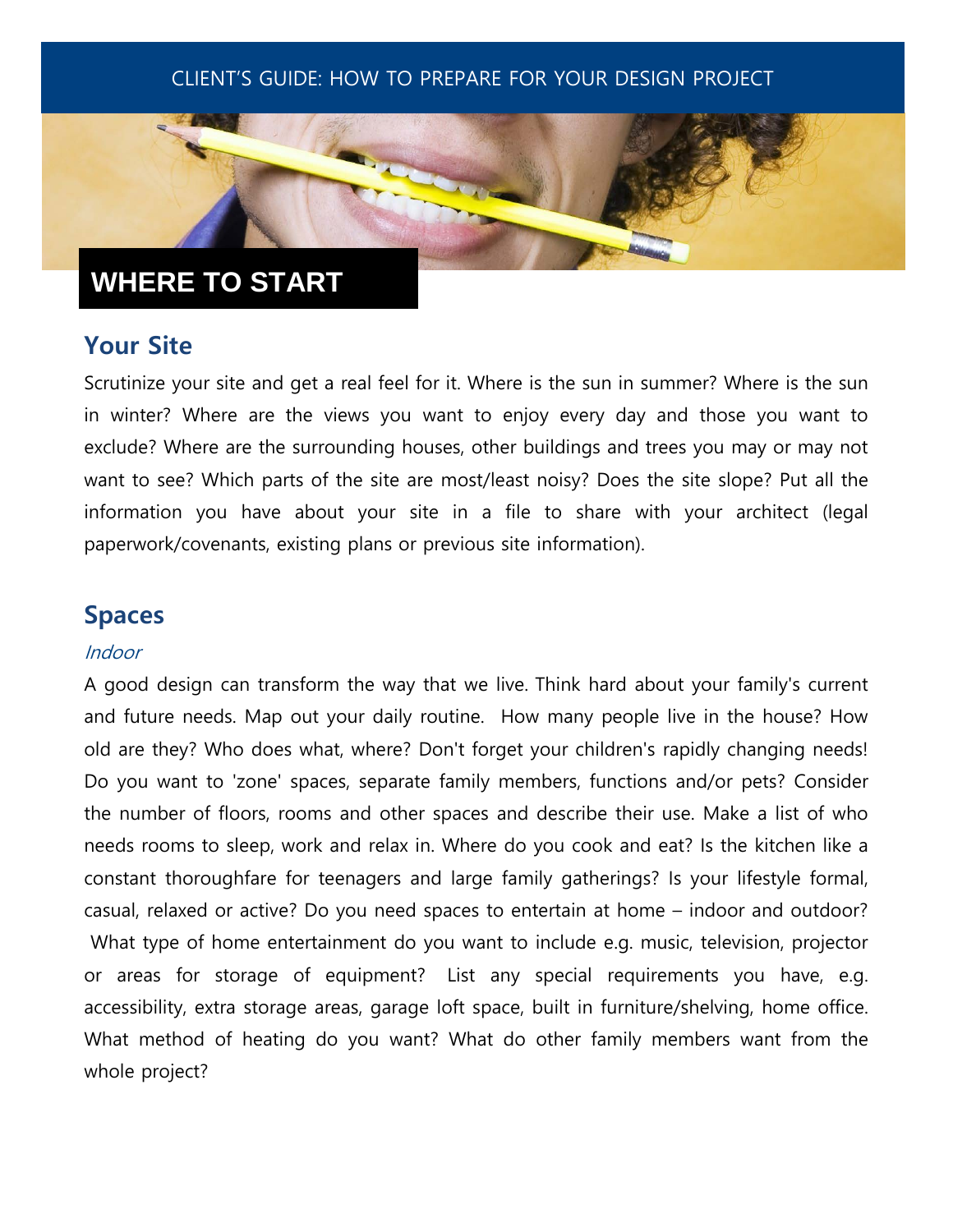

# **WHERE TO START**

#### **Outdoor**

What do you want to do outdoors? Entertain? Relax? Play? Swim? Supervise children? Grow enough vegetables to be self-sufficient? Do you want a high or low maintenance scheme? What features are important to you? Think about the indoor/outdoor flow of spaces, where the morning sun lands, where its exposed to and sheltered from the wind. Have you always dreamt of an exterior fireplace? Think of your external areas as outdoor rooms, and consider privacy and connections between spaces. Listing your requirements (perhaps using our List of Rooms and Spaces template) will help both you and your architect quickly understand your priorities.

## **Design Mood and Feeling**

This is important. This is your home, where your children and other loved ones are, where they're going to grow up and you're going to have all your family memories. Think about the 'feel' of your project, do you want it to be bold, low-key, industrial, traditional, minimalist, contemporary or organic? Think about your feelings - yes really! For example, what is your favorite time of day? Do you worry about shutting the curtains to protect the furniture from the sun, or do you like to enjoy coffee on the terrace? Is curling up with a good book your favorite hobby, or is it taking the dog for a walk no matter what the weather? Describe spaces, design features and styles that appeal to you and those that don't. Create a 'mood board' or scrapbook of fabric swatches, photographs, magazine clippings and anything else that can help your architect understand who you are, how you live and what you want from your project. Use web-based photo sites to assemble and share your ideas.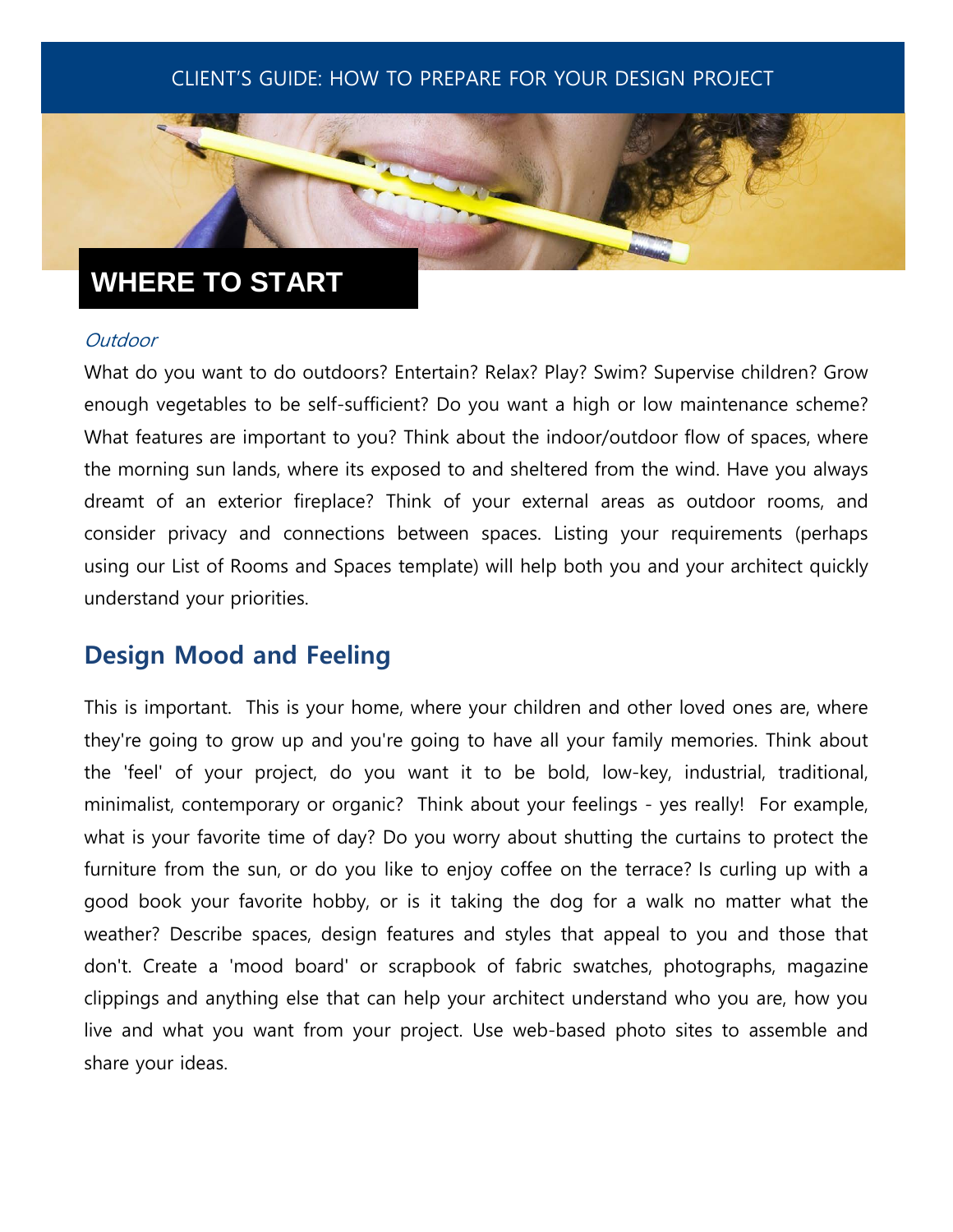# **WHAT TO CONSIDER**

# **The Details**

List major appliances you already own or are considering buying and any preferences you have about where you want to put them. Do you really want that American fridge next to your double steam oven? Do you have lots of gadgets that need sockets in your island unit? Is your washing machine on 24/7 and do you want your drying and ironing space right next to it? These details can make a big difference to the way your kitchen and utility space is planned. Note major pieces of furniture or artwork you want to showcase so your architect can provide spaces and sockets for them in the new plans. Better to include it in your planning from day one, then to move in and wonder where you are going to hang your Picasso.

# **Sketching**

Sketch out your thoughts, but don't get too wedded to them. If the work involves altering an existing house you'll be constrained by existing structures and services and if it's a listed building, there will be lots of limitations on what you can change. If it's a new house, let your imagination flow, but be prepared for your architect to suggest other approaches. That is, after all, why you are hiring one!

## **Materials**

List materials you like and dislike (inside and out), but be aware that your budget will be a determining factor in your final choice. Do you have any specific wall, ceiling and floor finishes in mind? Do you like render, timber cladding and tile-hung elevations? Stone, slate, rubber, glass, steel, aluminum... the list is endless.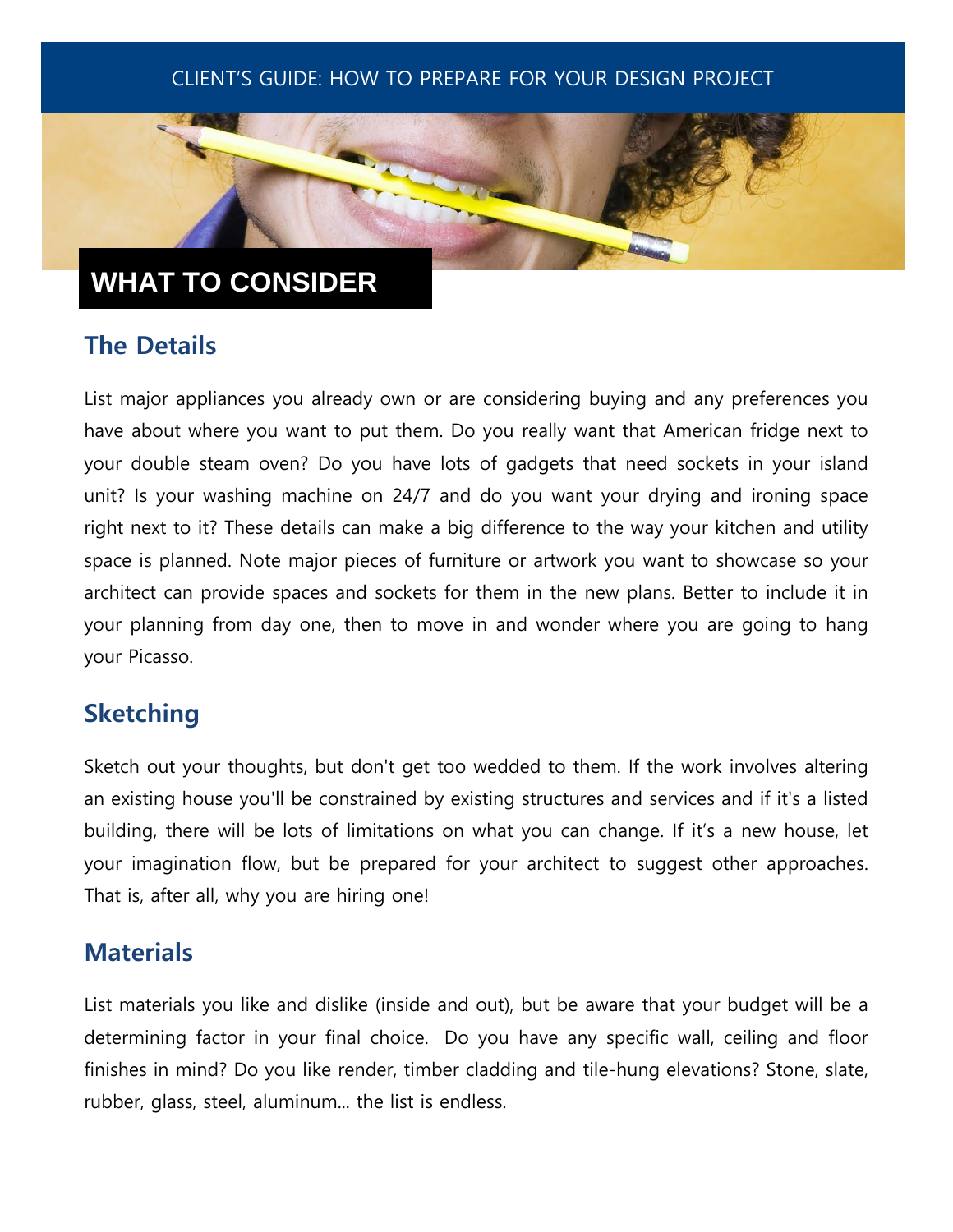# **WHAT TO CONSIDER**

Timber windows or aluminum? Much will depend on the style of building, but there are choices to be made that will determine how much you spend upfront, and how much you spend on maintenance in the longer term.

# **Sustainability and Energy Efficiency**

Regulation and rising energy costs are making sustainable 'green' design an essential consideration rather than a 'nice to have'. There are now minimum requirements laid down by national and local government. Your architect will know all about these and will discuss with you how 'green' you want to and can be. There are lots of renewable energy solutions - solar panels, ground source heat pumps, rainwater harvesting to name but a few. Although these add costs upfront, they can save you money in the longer-term. Much will depend on your budget and how long you plan to live in the building after the work has been done.

## **Timetable**

Think about and share with your architect key target dates that are important to you. When do you want to start and finish the project? Bear in mind that, as a rule of thumb, it takes at least 4-6 months to agree on the design, obtain planning permission and prepare construction drawings before building work can commence. You are less likely to be disappointed if you allow at least 6-12 months for work on existing buildings and about 18 months for new buildings.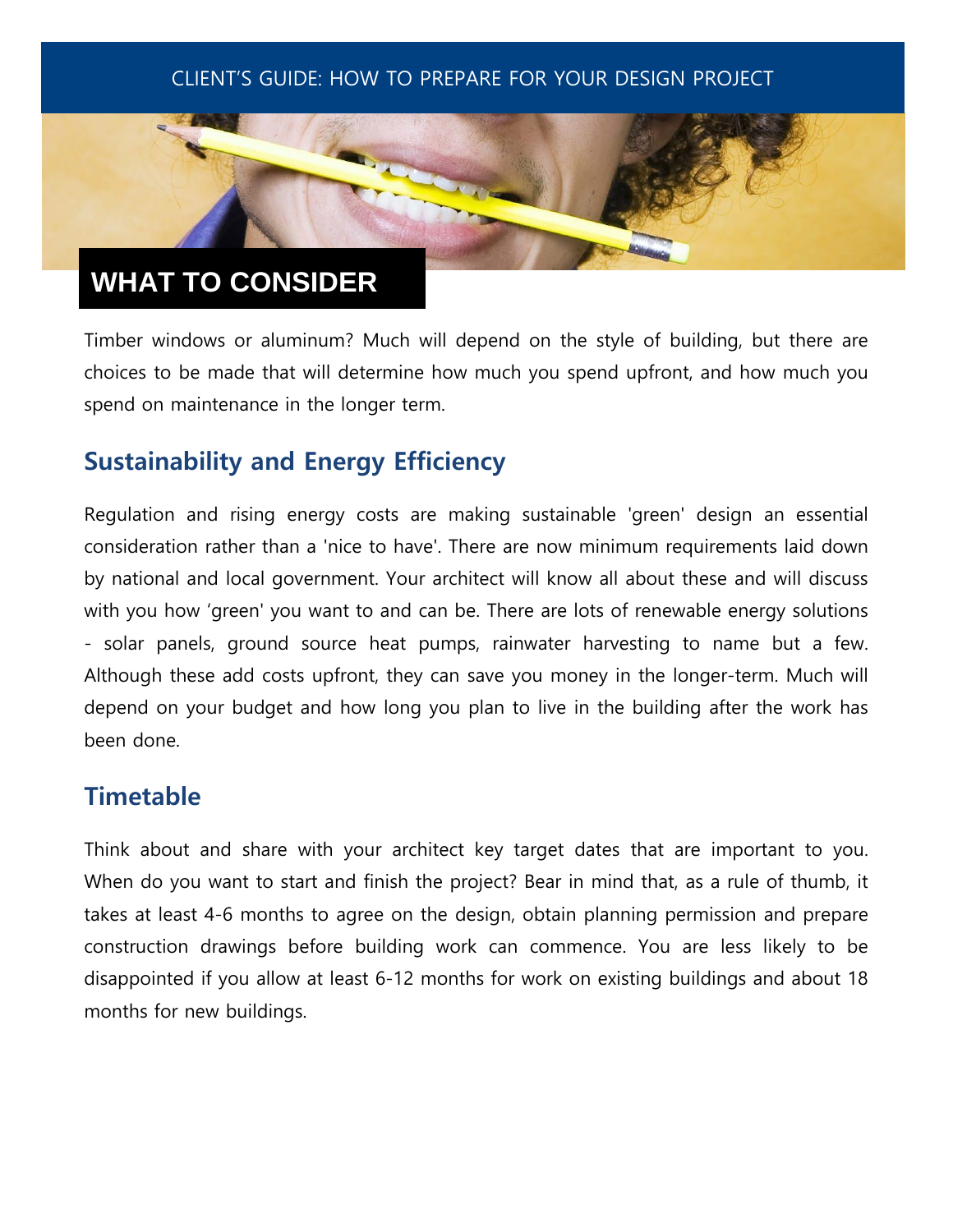

# **WHAT TO CONSIDER**

# **Budget**

We have prepared several cost plans for different types of projects and these are available on request.

Lastly, have a conversation with yourself and keep asking why you want what it is you say you want. That way you are slowly elaborating your brief into more detail. Include the emotional aspects, as this is the overriding deeper reasoning behind what you want to change about your house. Use the questions provided on the next couple of pages to help you get a deeper understanding of what you want and why you want it.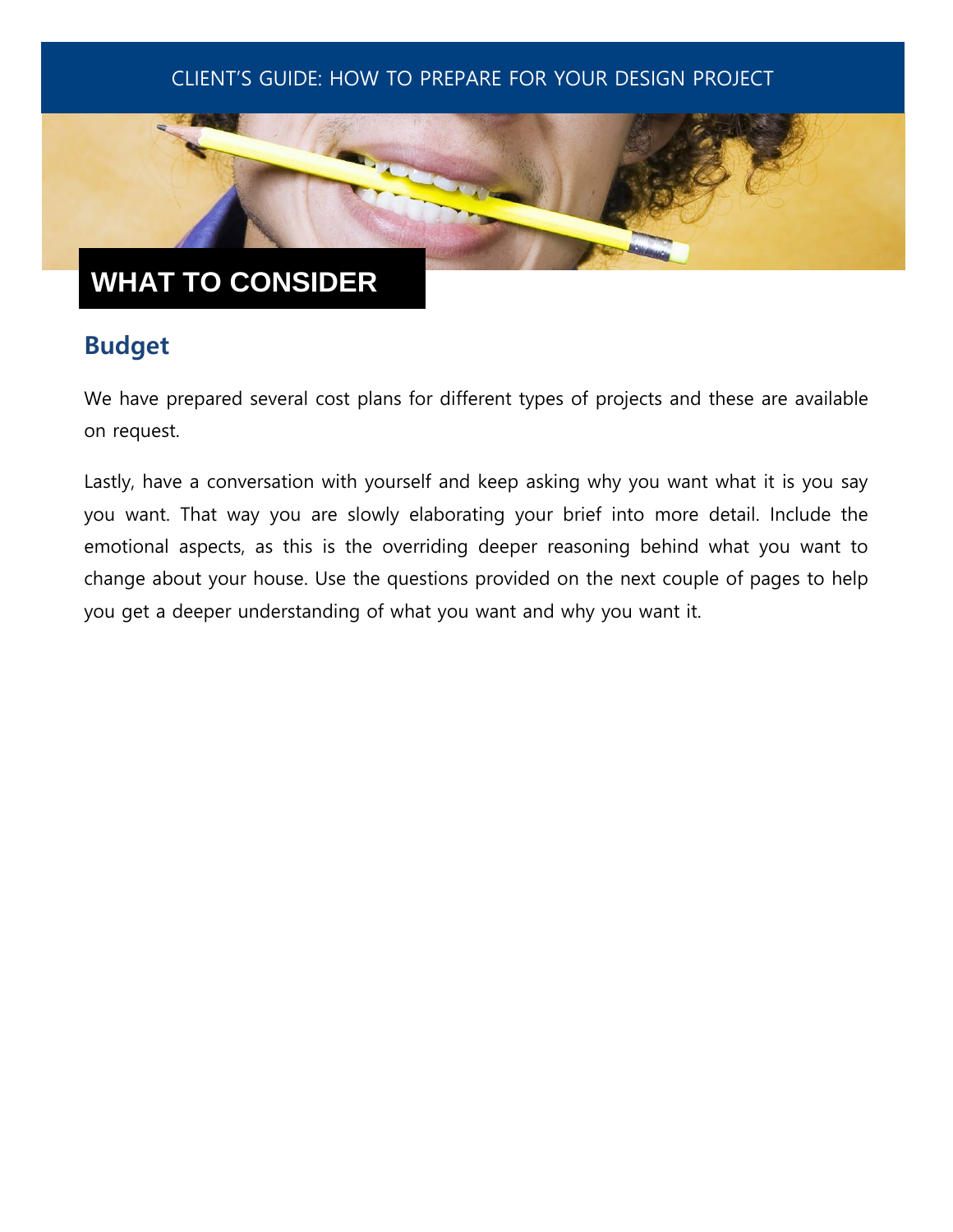

# **ANSWER THE WHY'S**

# I want to renovate my house, why?

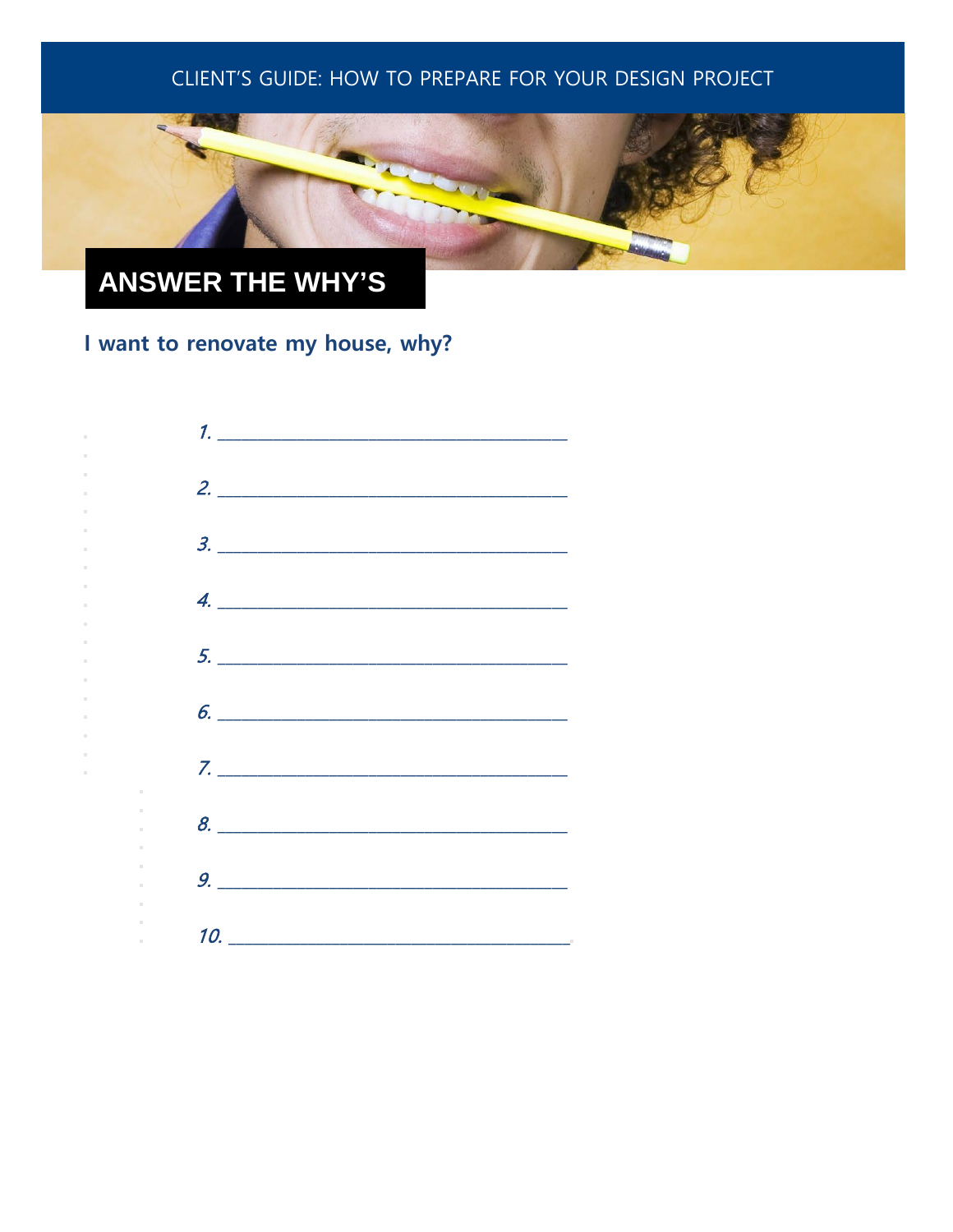

# **The nuts and bolts**

Having listed the why's, we have dealt to the big elephant in the room. Now it is time to dwell on the nuts and bolts. The following is a series of questions that will further elaborate on your brief.

Who will live in your home now and in the future? What different new activities will you need to accommodate? How do you want your home to fit with the existing environment? Are there any health and safety issues you need to take account of? What would you really like to live in? What do you want your home interior to look like? What colors will it have? What facilities for cooling and heating do you want? Do you want to install or upgrade existing security and/or audio systems? Do you want a total makeover or a staged process? What is your budget? Does your budget allow for consultant fees and GST? What level of involvement do you want in the management of your renovation?